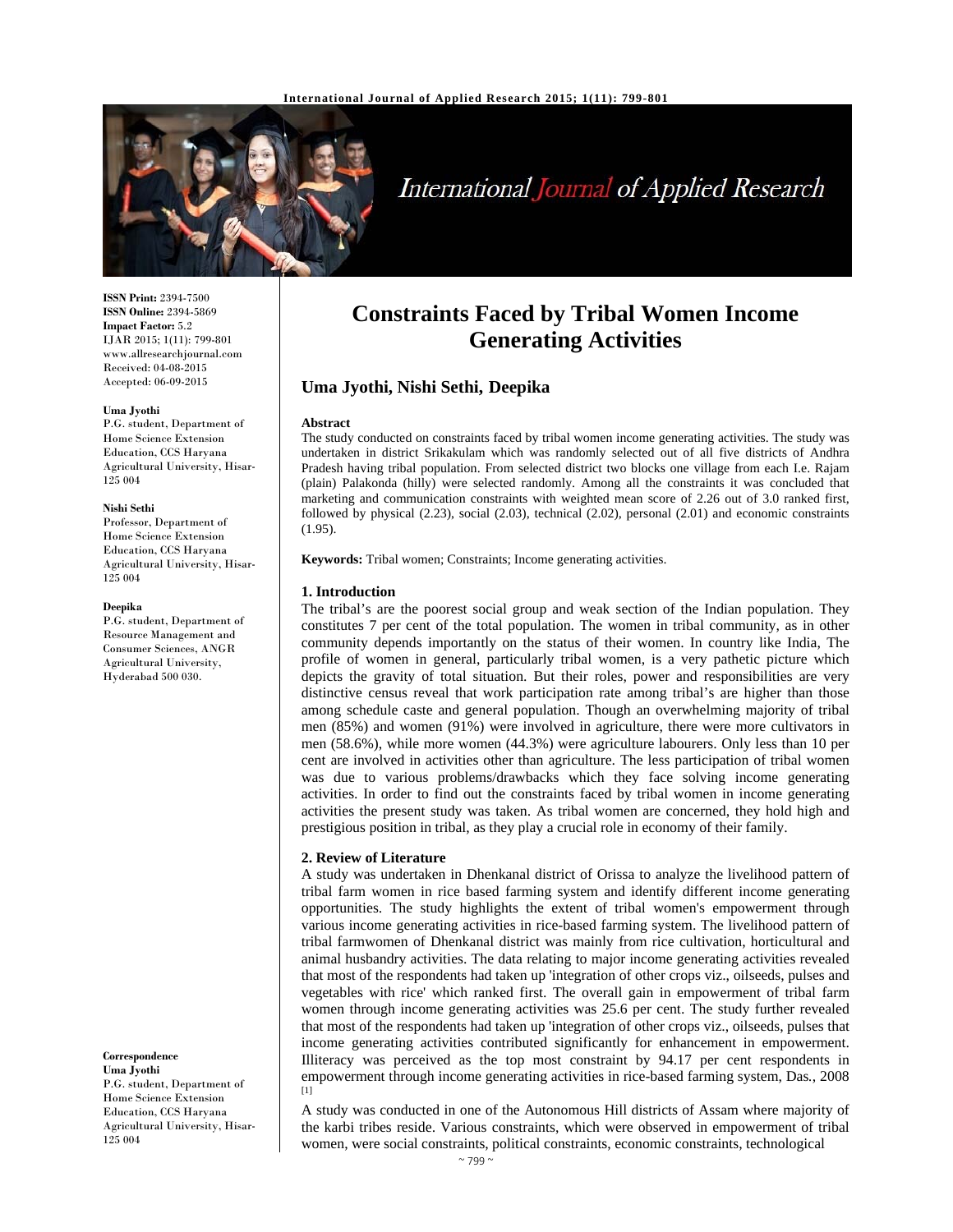constraints and psychological constraints. The main reason for poor empowerment of tribal women was noted as 'lack of knowledge about new technology and information'. Further, overall constraints of tribal women in the study area revealed that cognitive and infrastructural constraints were considered as major by the respondents, Das sanjay kanti, 2012 [2].

The objectives of the study were to assess the training needs of the tribal people and to find out their constraints in carrying out income generating activities (IGAs). The study was conducted in eight villages of Sherpur district in Bangladesh. Data were collected from a randomly selected sample of 95 tribal household head (25% of target population) through interview schedule. Data revealed that majority (52%) of the tribal people had medium training need compared to 39 per cent of them had high training need in case of homestead vegetable production. In term of training need in nursery establishment, about half (49%) of the tribal people fell under medium training need category while 43 per cent of them fell under high training need category. As regards to their training needs in livestock & poultry rearing, the majority (55%) of the tribal people had high training needs compared to 36 per cent of them having medium training needs. A big share (52%) of the tribal people had high training needs in cottage industry while 42 per cent of them had medium training needs. Farmers' education, farm size, annual income, organizational participation and agricultural knowledge showed negative significant correlation, while fatalism had significant positive association with the training needs. The major problems faced by the tribal people in carrying out their IGAs were: lack of capital/credit, lack of irrigation water, lack of land, lack of knowledge about insect/disease control, marketing & communication facilities and attack of wild elephant, etc**.,**  Rokonuzzaman, 2013 [3]

The study entitled "Empowerment of tribal women through livelihood development" aimed to study the profile characteristics of tribal women, to analyse the relationship of socio-personal and sociopsychological characteristics with the level of participation of tribal women, to find out the empowerment level of tribal women to explore the constraints faced by the tribal women in participating in the cultural practices and to get suggestions to overcome the constraints, Nisha and Asokhan, 2015 [4].

#### **3. Methodology**

The study was undertaken in district Srikakulam which was randomly selected out of all five districts of Andhra Pradesh having tribal population. Form selected randomly and from the two blocks one village from each I.e. Rajam (plain) Palakonda (hilly) were selected randomly. 100 tribal women respondents who were already involved in income generating activities were selected randomly. Personal, social, economic, psychological and communication variables were taken as independent variables, whereas communication pattern women was taken as dependent variable.

Further constraints are divided into seven categories as health, social, marketing, technical, economic, personal and communication constraints. In order to study these constraints, a detailed list of constraints was prepared in categories and score of 3, 2 and 1 were given for always, seldom and never. The weighted mean score were calculated and ranks were given.

#### **4. Results and Discussion**

The results are resented in the following headings given below

#### **4.1 Physical Health constraints faced by tribal women in income generating activities**

From Table 1, Maximum respondents (60%) suffered from abortion (2, 46 mean score and rank 1), followed by skin irritation (2.45 mean score and 2nd rank). Among aches head ache was most faced by women and stomach ache was the least to suffer. Heat stroke was also that of the highly faced constraint by women with 2.31 mean score.

| <b>Table 1:</b> Health constraints faced by tribal women in income |  |
|--------------------------------------------------------------------|--|
| generating activities.                                             |  |

| <b>Health Constraint</b> | <b>Rank</b> | <b>Mean score</b> |
|--------------------------|-------------|-------------------|
| Abortion                 |             | 2.46              |
| Skin irritation          |             | 2.45              |
| Head stroke              |             | 2.31              |
| Animal attack            |             | 2.26              |
| headache                 |             | ว วว              |

#### **4.2 Social constraints faced by tribal women in income generating activities**

Social constraints (Table 2) ranked fourth with overall mean score of 2.03. It was evident that most of the women faced abuses while grazing animals (mean score 2.15 rank first) followed by not being allowed for training and lack of time for attending village functions with 1.9 mean score.

| <b>Table 2:</b> Social constraints faced by tribal women in income |  |
|--------------------------------------------------------------------|--|
| generating activities                                              |  |

| <b>Social Constraints</b>                    | Rank | <b>Mean score</b> |
|----------------------------------------------|------|-------------------|
| Abuses while grazing animals                 |      | 2.15              |
| Not being allowed for training               |      | 1.9               |
| Lack of time for attending village functions | 111  | 19                |

#### **4.3 Marketing constraints faced by tribal women in income generating activities**

From Table 3, the most complained constraints of the responding as marketing constraints ranking  $1<sup>st</sup>$  with 2.26 mean score. Among these marketing constraints, lack of consumer service was top ranking and main constraints (2.38 mean score), followed by difficulty in getting money from buyers (2.27 mean score). Expenditure in transportation (2.13 mean score) of produce.

**Table 3:** Marketing constraints faced by tribal women in income generating activities

| <b>Marketing Constraints</b>              | <b>Rank</b> | <b>Mean score</b> |
|-------------------------------------------|-------------|-------------------|
| Lack of consumer service                  |             | 2.38              |
| Difficulty in getting money from buyer    |             | 2.27              |
| No equal value for labour                 |             | 2.23              |
| More expenditure in transportation        | 1V          | 2.13              |
| Delayed disposal of produce               |             | 2.10              |
| Inability to complete with market produce | Vi          |                   |

#### **4.4 Technical constraints faced by tribal women in income generating activities**

From Table 4, Distant and location from the headquarters with score of 2.26 ranking first. Other major problem was of preservation of produce with mean score of 2.16.Lack of skill attainment and ignorance of maintenance of machinery were other constraints with mean score and insects.